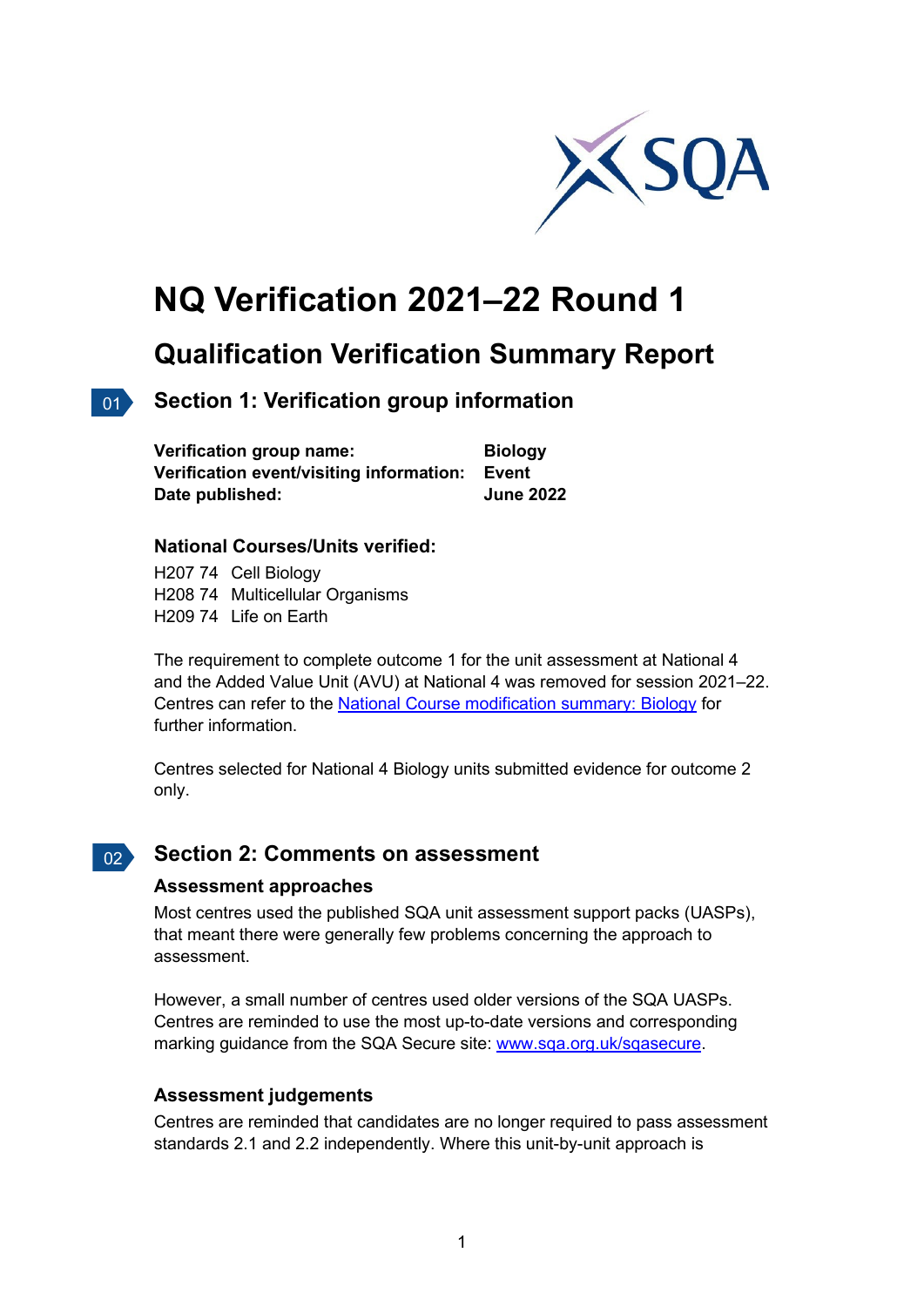adopted, candidates must achieve 50% or more of the total marks available in a **single** unit assessment to pass outcome 2 for that unit.

Most centres used the appropriate thresholds for the approach adopted for their candidates. However, a small number of centres used the unit-by-unit threshold for candidates that had been assessed using the portfolio approach.

Where a portfolio approach is adopted, candidates must achieve 50% of the total marks available for assessment standard 2.1 in **each** unit and 50% of the total marks available for assessment standard 2.2 **across all three units**. Centres can refer to the Understanding Standards audio presentation on the SQA website for further clarification regarding the implementation of thresholds for each approach. [https://www.sqa.org.uk/sqa/files\\_ccc/BiologyUnitsAssessmentandExternalVerifica](https://www.sqa.org.uk/sqa/files_ccc/BiologyUnitsAssessmentandExternalVerification.ppsx) [tion.ppsx](https://www.sqa.org.uk/sqa/files_ccc/BiologyUnitsAssessmentandExternalVerification.ppsx) 

Marking guidance provided in the UASPs is not intended to be exhaustive of all possibilities and can be modified. Some centres showed good practice by discussing and amending the marking guidance before the assessments were used. However, where this is the case care should be taken to ensure that alternative answers meet the national standard demonstrated in the original SQA UASPs. Underlining and/or bracketing words in an answer often changes the level of difficulty and should be used with caution. Some centres showed a degree of leniency in their application of the marking guidance.

Centres are advised to apply the agreed marking guidance and use internal verification to ensure that all candidates are assessed accurately, fairly, and consistently to national standards. Centres are reminded that all modifications should be clearly identified on the marking guidance and that any modifications are of an **equivalent standard to the existing marking guidance**. Several centres applied this rule effectively, annotating their marking guidance and detailing acceptable alternative answers. However, a small number of centres included modifications that resulted in inconsistencies in their assessment judgements. Centres are reminded to discuss the marking guidance prior to the use of an assessment to improve consistency in the application of the marking guidance.

Questions that were answered poorly or where inconsistency was of particular concern were as follows:

#### **H207 74 Cell Biology: unit assessment support pack 1**

Question 8: Candidates often incorrectly identified the procedure. Where centres had been lenient in the marking of the explanation, candidates had not provided enough detail for the mark to be awarded.

#### **H207 74 Cell Biology: Outcome 2, Assessment Activity 2**

Question 8(a): Where centres had been lenient for the explanation or reason, candidates had not provided enough detail for the mark to be awarded.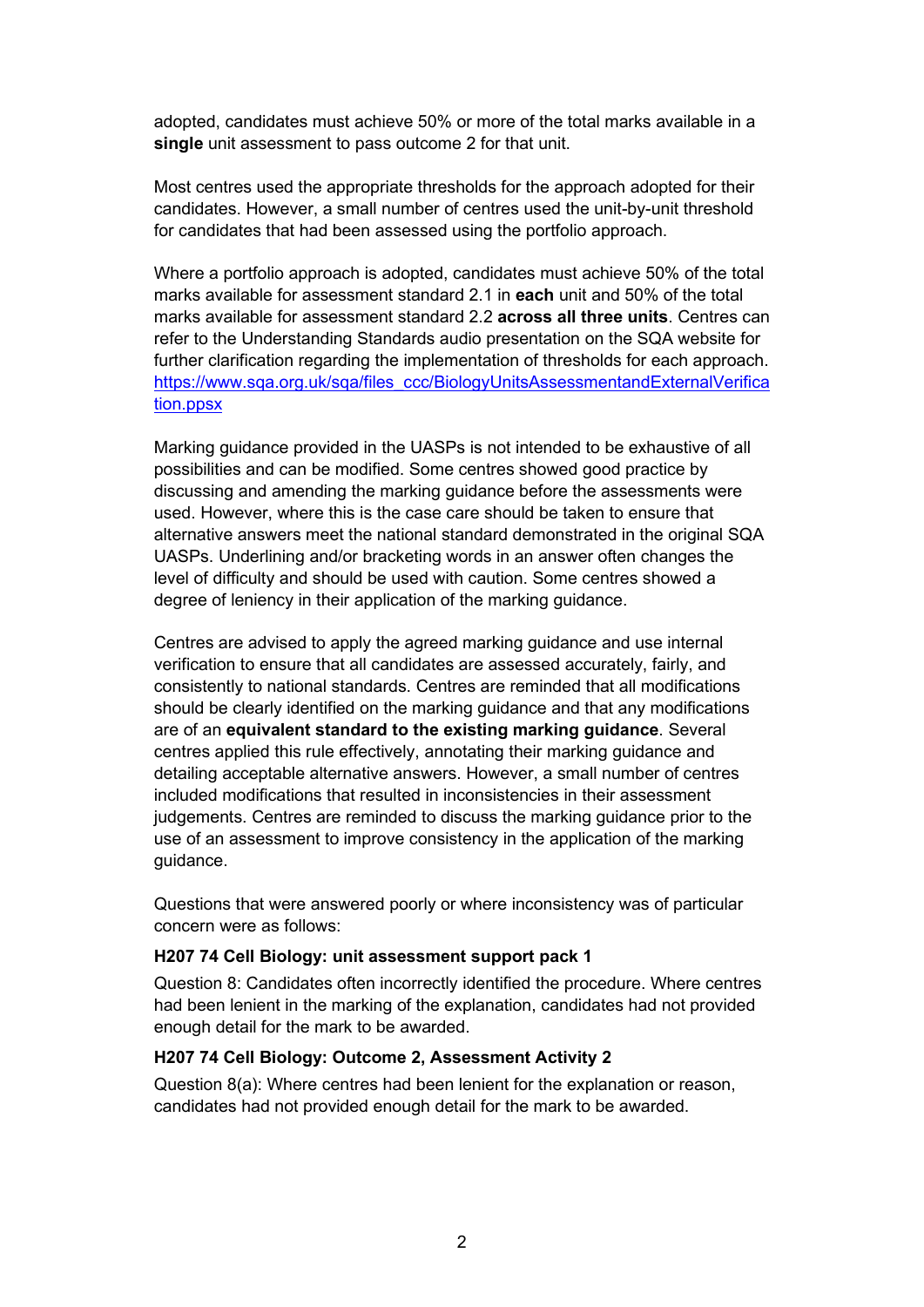#### **H209 74 Life on Earth: unit assessment support pack 1**

Q1(a): Where centres had been lenient, candidates had often missed the link between the organisms.

Q1(d)(i): Few candidates provided the answer in the marking guidance.

Q5: Few candidates provided the answer in the marking guidance.

Q6(b): A small number of centres had amended the UASP and marking guidance to incorrectly allocate a mark for providing the name of an organism from the diagram. A mark should not be awarded for this as candidates are merely selecting an organism from the list provided. Few candidates were able to provide a sufficiently detailed description for their selected organism.

Q7(a): Few candidates provided the link as exemplified in the marking guidance.

Centres are reminded that a rigorous, accurate and consistent application of assessment judgements is essential. This can be facilitated by effective internal verification procedures within a centre.

#### 03 **Section 3: General comments**

Centre staff are reminded that all centres offering SQA qualifications must have an effective internal quality assurance system to ensure all candidates are assessed accurately, fairly, and consistently to national standards. Centres selected for external verification are expected to provide details of their quality assurance processes. Most centres choose to do this by submitting a copy of their internal verification and moderation policy document.

Some centres provided evidence of their internal verification processes and most of these showed good practice by including notes from the internal verifier and demonstrating how assessment judgements were made. This often included some evidence of internal verification having taken place, specifically crossmarking. However, this did not always lead to consistent, reliable assessment judgements being made, specifically the marking guidance was leniently applied.

Some centres provided evidence that cross-marking had taken place. However, where the mark awarded by the assessor and cross-marker were different, the final judgement decisions were not always clear. Centres are reminded that, where cross-marking has taken place, any discrepancies between marks awarded by the assessor and cross-marker should be discussed and the final judgement decision clearly indicated on the candidate evidence.

Centres are advised to record any decisions taken during their internal verification process with appropriate statements on the candidate's work or a candidate record sheet, ensuring it is clear where candidates have met an assessment standard. Clear annotation by assessors on the candidate evidence, indicating where aspects of each assessment standard have, or have not, been met is very helpful for candidates, other assessors, and verifiers. This makes